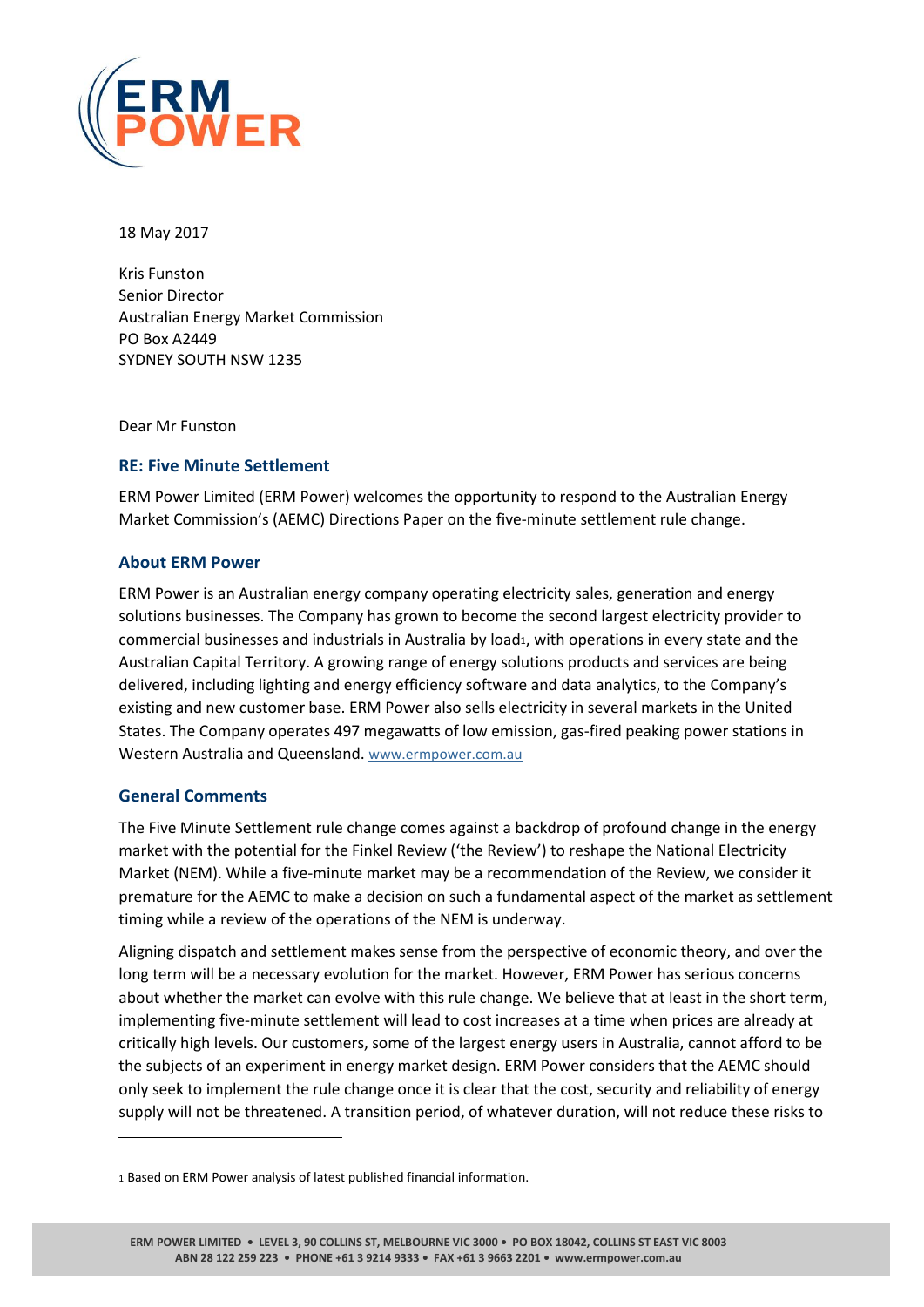

an acceptable level. We recommend that the AEMC only implement the rule change with a suitable transition period after the following conditions are met:

- Development of new sources of cap contracts;
- Sufficient quantity of generation capable of dispatching from rest within 5 minutes in each NEM region;
- Availability payments for fast-start plant able to generate for extended periods of time;
- Changes to the thresholds for non-scheduled generation; and
- Arrangements for scheduling the dispatch of aggregated battery storage are in place.

We believe that implementing this rule change in the absence of these reforms will create unnecessary and unreasonable risks for the consumers in terms of cost, reliability and system security. These issues are discussed in turn below.

## **Cost**

There is currently significant concern within Australia about the cost of energy to both household and businesses. In our view, making this rule change would lead to cost increases to consumers without any clear benefit. As will be discussed in more detail later in the submissions, this is a result of the reduction in cap and swap contracts available to retailers to manage their exposure to the volatility in the spot market. With less contract hedging available, retailers would be more exposed to the risk of price volatility and so prices will rise as a response to this risk. Alternatively, the increased risk of volatility will lead to greater demand for contracts, which would be in shorter supply. This would increase the costs for a retailer to hedge its portfolio, which would be passed on to end users via higher prices. Such an outcome could also threaten competition in the retail market, making it difficult for new entrants and second tier retailers to compete with larger, vertically-integrated competitors. This is surely a poor outcome for consumers. These higher costs will persist until other sources of contracts are available in the market.

Retailers will incur additional costs as a result of having to update existing IT processes and manage the increase in data streams and changing forecasting arrangements. Retailers will also need to produce new contract terms, new pricing structures, update online customer portals and develop new material for customers to explain these changes. Furthermore, hedging contracts would need to be renegotiated, which adds further costs to the transition. We consider the figures provided by Russell Skelton in his presentation at the AEMC's five-minute settlement forum to be a reasonable estimate of the costs involved in renegotiating these contracts.

# **System security**

ERM Power considers that the AEMC has not given sufficient consideration to the potential for this rule change to reduce system security. System security refers to the ability of the system to operate within defined technical limits, even if there is an incident such as the loss of a major transmission line or large generator.

Given that one of the supposed benefits of this rule change will be to incentivise the installation of battery storage, it is important to consider how the unrestricted dispatch of energy from batteries could lead to significant risks to system security. The current settings for scheduled generation would potentially allow for large volumes of energy to be dispatched without visibility to the Australian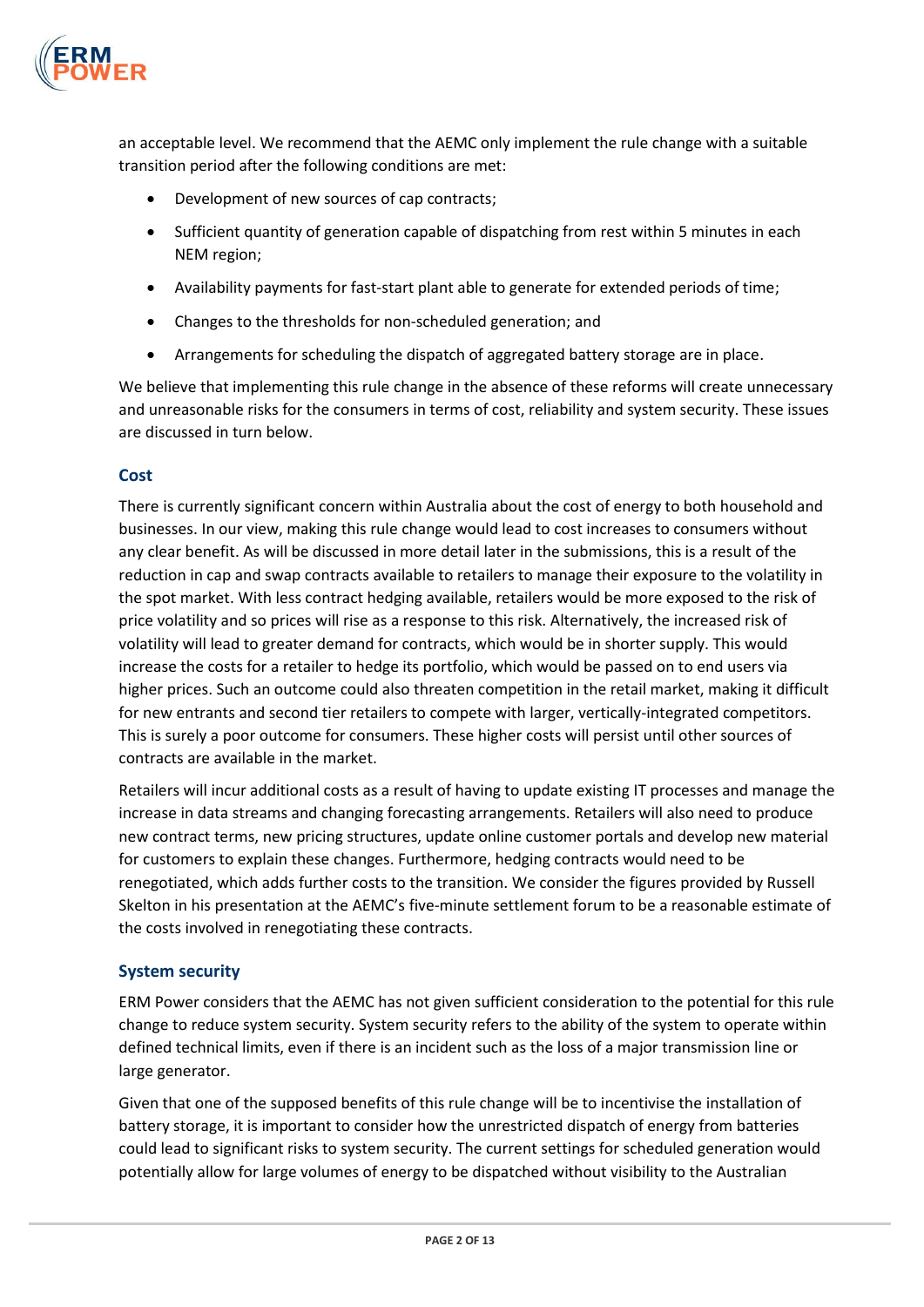

Energy Market Operator (AEMO) as part of its dispatch process via the National Electricity Market Dispatch Engine (NEMDE). Large volumes of energy suddenly coming into or out of the market to take advantage of high prices (and exiting when prices are low) would destabilise the secure operation of the market through sudden changes to frequency and voltage. Generators online at the time would need to ramp up or down substantially in order to keep the system secure.

This is not an insurmountable challenge. It could be resolved relatively simply, by ensuring that battery storage bids into the market and dispatches when instructed by AEMO like other generators. Similarly, where large volumes of batteries (either standalone utility scale or aggregated small-scale) intend to recharge from the power system in response to low wholesale prices this load should also be bid as Scheduled Load so that AEMO can control the possible large deviations in system load.

## **Reliability**

We also consider that implementing this rule change in the next few years would lead to challenges to and reliability – having enough generation and network capacity to supply customers. Adopting this rule change would likely make a proportion of the existing fleet of gas-fired peaking generators uneconomic, causing them to exit the market. This reduction in supply comes at a time when the supply and demand balance is tight following the exit of several baseload generators in the NEM (e.g. Northern Power Station and Hazelwood), with more retirements expected in the next few years. The further removal of relatively low-emissions gas-fired plant would exacerbate any supply shortages, particularly during periods of extended high demand. While new fast-start technologies such as battery storage may be able to dispatch energy quickly, battery storage in particular is limited in terms of how long it can provide energy. Not all technologies are suitable for long periods of supply shortages. It is crucial that there is an adequate supply of fast-start plant capable of responding for extended periods of time when the market shifts to five-minute settlement. ERM Power believes that introducing availability payments for such plant would help to ensure reliable energy supply under a five-minute market.

# **Transition period**

ERM Power rejects the notion that a transition period alone will minimise costs. It is essential that the necessary conditions for five-minute settlement to actually produce benefits are in place before an implementation date is set. This is the only way to minimise costs and risks to the market and energy consumers. We firmly believe that the AEMC's proposed three-year transitional period, with a further two-year transition for some load, will lead to higher costs than necessary. It fails to distinguish whether the market is in a position to adjust without threatening security, reliability and costs.

Additionally, the proposed two-stage transitional period, will lead to retailers and AEMO having to operate two IT systems simultaneously for different types of load. This will increase costs more than is necessary. A single period would allow additional time for market participants to ensure that existing contracts based on 30-minute settlement expire and for businesses to design and test new systems.

### **Conclusion**

ERM Power believes it is premature for the AEMC to introduce this rule change at this stage. At a time when energy costs are of major concerns to all users – both residential and commercial – the AEMC must tread carefully in hurriedly implementing a rule change that will increase costs if the market is not ready. If consumers are truly to benefit from this rule change, contract market liquidity must be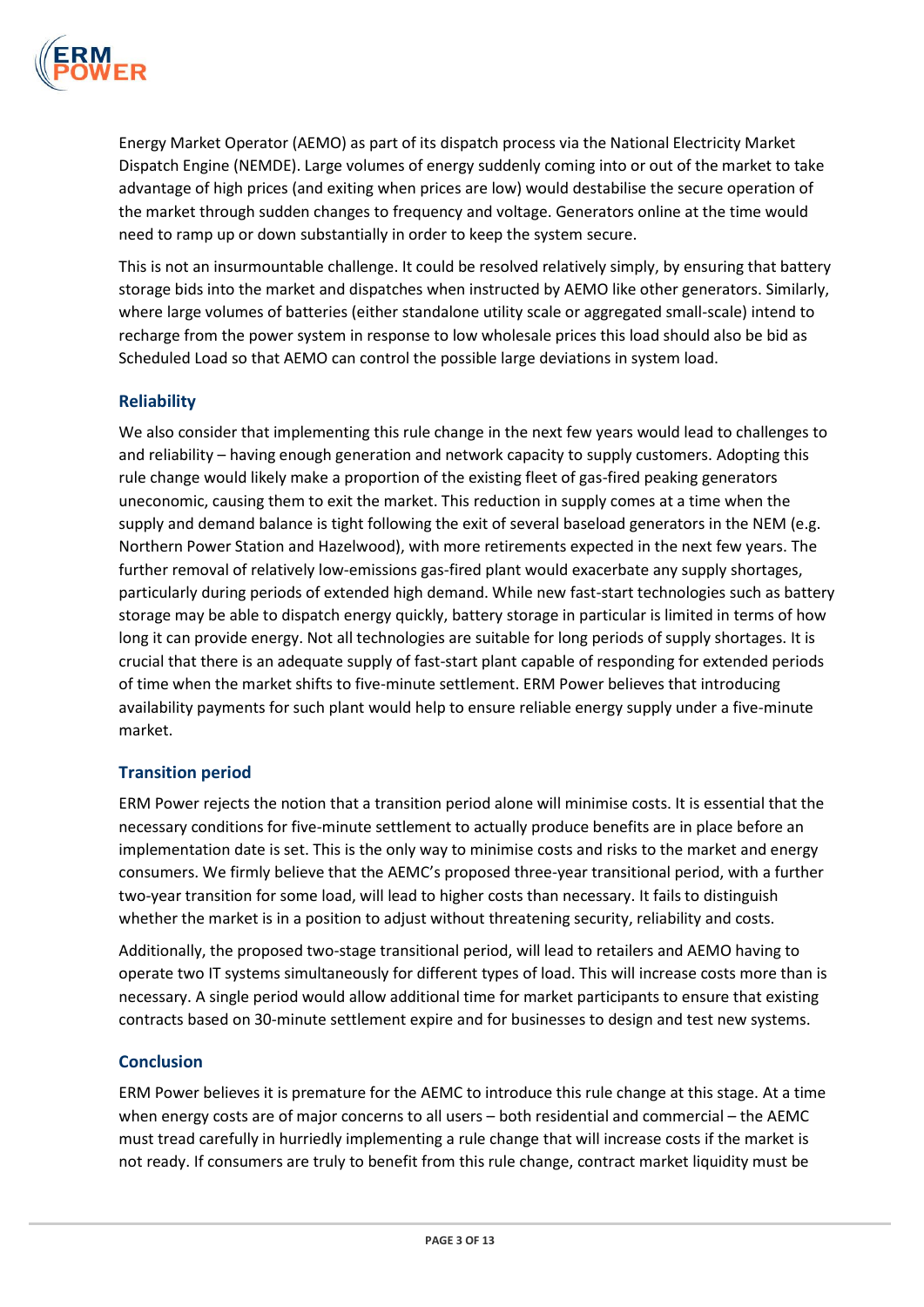

maintained and peaking generation needs to be available to provide energy for long periods where intermittent renewable generation is not available.

Our submission sets out our responses to the questions asked by the AEMC in the discussion paper.

I welcome the opportunity to discuss this submission in detail. Alternatively, please contact Regulatory Affairs Policy Advisor Ben Pryor on (03) 9214 9316 or **BPryor@ermpower.com.au.** 

Yours sincerely,

 $\sqrt{\pi}$ 

**Jon Stretch** Managing Director and CEO ERM Power Limited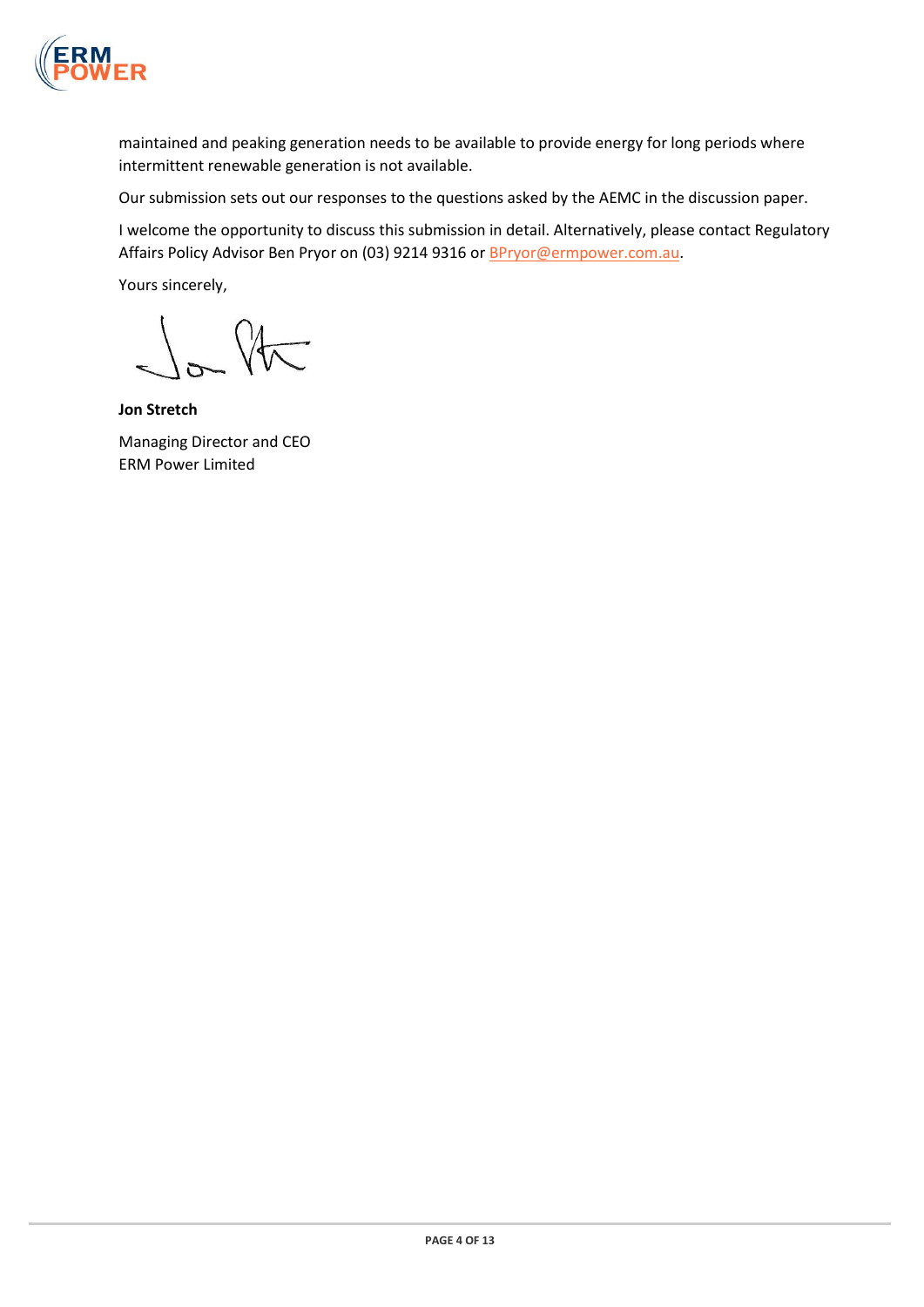

### **Question 1 – Assessment Framework**

- a) How suitable is the proposed assessment framework for this rule change request?
- b) Are there any additional factors that should be considered in assessing this rule change request?

The AEMC has identified a range of factors that it will use to consider this rule change including technology neutrality, generation and demand response flexibility, price risk exposure, and supply and demand side competition. We believe the AEMC has correctly identified many of the factors that determine how beneficial or costly the shift to five-minute settlement will be. However, we consider that the Commission has not considered the potential for this rule change to lead to detrimental outcomes for system security and reliability.

Given recent events in South Australia, and given the work of the AEMC as part of its System Security Markets Framework Review, it is clear that there is a great deal of attention being paid to system security. Unfortunately, this rule change may reduce system security especially in the short term. This is due to the potential for gas-fired generation to exit the market as a result of the rule change. Due to the inability of most (if not all) gas-fired peaking generators to respond within five minutes, and the technical difficulties and costs involved with retrofitting plant in order to respond within five minutes, gas-fired generators may find that it is in their economic interest to sell their gas contracts and exit the market rather than use the gas to generate electricity. This would reduce the supply of flexible generation in the market, potentially leading to a lack of supply and synchronous generation at key times.

There are additional risks that arise from the possibility of large volumes of behind-the-meter battery storage dispatching into the market without AEMO being aware of this intention. Battery storage acts completely differently to solar PV, another behind-the-meter technology, as the drivers for its dispatch are completely different. The output of small-scale solar PV is relatively smooth and reasonably predictable at an aggregated level as it is based on weather and geography. In contrast, battery storage operates on a completely different set of drivers. Individual systems may respond to retail tariffs, charging and discharging based on how a consumer's retail tariff changes through the day. An aggregator, operating thousands of systems on their customers' behalf, is likely to be responding to prices in the wholesale market rather than responding to security of supply signals. AEMO will require batteries, aggregated systems in particular, to be visible to the market in order to factor their actions into the NEMDE to ensure efficient dispatch. The best way to do this is by requiring aggregated systems to bid into the market.

If batteries are not scheduled by AEMO and simply enters or leaves the market after prices are set by NEMDE, then the NEM may see rapid fluctuations in voltage and frequency as load appears to fall substantially after a price spike, but then returns to prior levels if the price spike is not sustained. This is likely to lead to over-frequency and under-frequency events in very short periods of time. Other generators will need to then ramp down or up rapidly in response in order to maintain the system in a secure operating state. This will invariably result in an increase in the enablement of FCAS services as AEMO attempt to maintain the power system in a secure state. It is also possible that, at times, insufficient ramping response will be available to maintain the power system in a secure state without the dispatch of under frequency load shedding or over frequency generation shedding.

It is therefore essential that the intentions of battery storage are known to the market through bidding into the market as a scheduled generator and scheduled load. The AEMC is already investigating the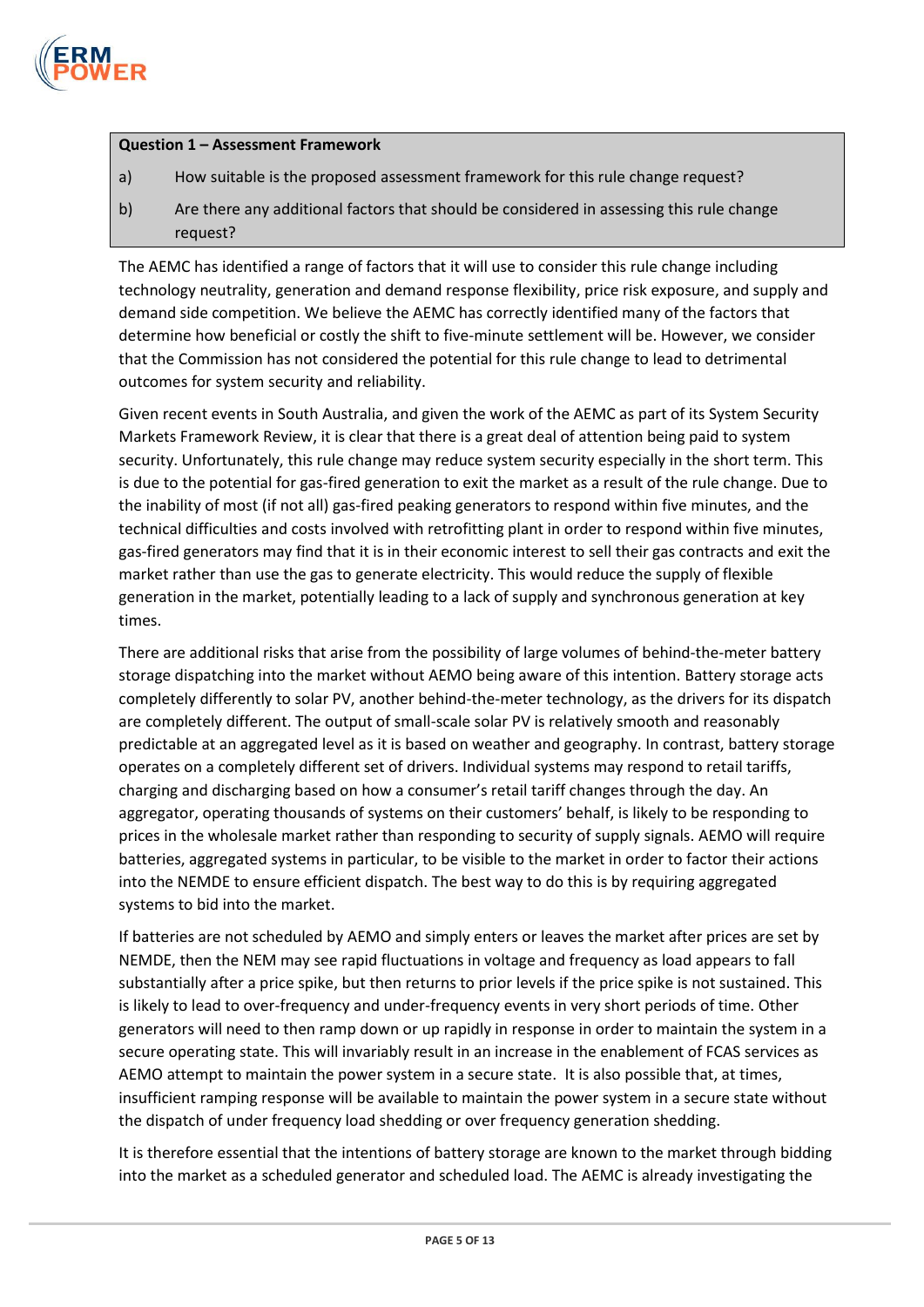

 $\overline{a}$ 

possibility of changing the threshold for classification as a scheduled generator as part of the 'Nonscheduled generation and load in central dispatch' rule change. This rule change has seemingly been delayed in favour of the Five Minute Settlement Rule change despite the similarity of issues that both rule changes are seeking to address. ERM Power strongly considers that the AEMC should have considered all rule changes together as a package that sought to improve the efficiency of the NEM.

Additionally, we find that the AEMC's assessment protocol is based on a flawed assumption that the current settlement arrangements are not technology neutral, but that a five-minute settlement period would be. This begs the question: at what time interval would the market become technology neutral? For instance, would an aligned 15-minute settlement and dispatch interval be technology neutral? The AEMC has refused to investigate such an option despite the fact that this could bring similar benefits with lower risks. ERM Power and others raised this idea during the AEMC's working group meetings on five-minute settlement on several occasions. With no exploration of alternative options, or a costbenefit analysis, the AEMC is unnecessarily limiting its analysis of how to increase the efficiency of the wholesale market by improving dispatch outcomes.

As discussed during the AEMC's public forum on 4 May, batteries are already entering the market and are able to be profitable under the current arrangements. A shift to five-minute settlement would only increase the profitability of battery storage. Even under current settlement arrangements, fast-start technologies still have an advantage over slower technologies. A new installation able to ramp up faster than other technologies may be dispatched ahead of other, slower technologies in the merit order. It is therefore unclear how the AEMC determines that five-minute settlement is the only way of making the market 'technology neutral'.

Finally, ERM Power wishes to comment on the international experience of aligning settlement and dispatch intervals. In the Directions Paper, the AEMC pointed to the US Federal Energy Regulatory Commission's (FERC) decision that requires FERC-regulated energy markets – accounting for around two-thirds of US electricity load – to align dispatch and settlement. As some US markets currently use five-minute dispatch, this is presumed to be advocating for five-minute dispatch and settlement, but as ERM Power has mentioned previously with respect to this rule change, dispatch and settlement could be aligned on different timeframes such as 15 minutes or even 30 minutes. The FERC decision does not specify that five-minute settlement be used.

These markets also operate on a fundamentally different basis to the NEM. We urge the AEMC to recognise that five-minute settlement has not been implemented in a pure energy-only market anywhere in the world. In the UK, the market is moving from an energy-only market to a capacity market with changes to aligned 30-minute dispatch and settlement. In the US, with the exception of ERCOT, energy markets have capacity markets attached. In addition, many of the US markets including ERCOT operate ancillary service markets for spinning and non-spinning reserve to incentivise generation that is capable on coming online from rest within a certain time period (e.g. 10 minutes) and maintaining this for a certain number of hours.<sup>2</sup>

In Alberta, where alignment of settlement and dispatch was being considered, at a number of different time periods, the market is first moving from energy only to a capacity market to ensure secure and reliable energy to consumers. The current schedule is for the capacity market to commence in 2021. At present, dispatch in the Alberta market is calculated every one minute and settlement is based on

<sup>2</sup> See Zhou et al. (2016) 'Survey of U.S. Ancillary Services Markets', Argonne National Laboratory.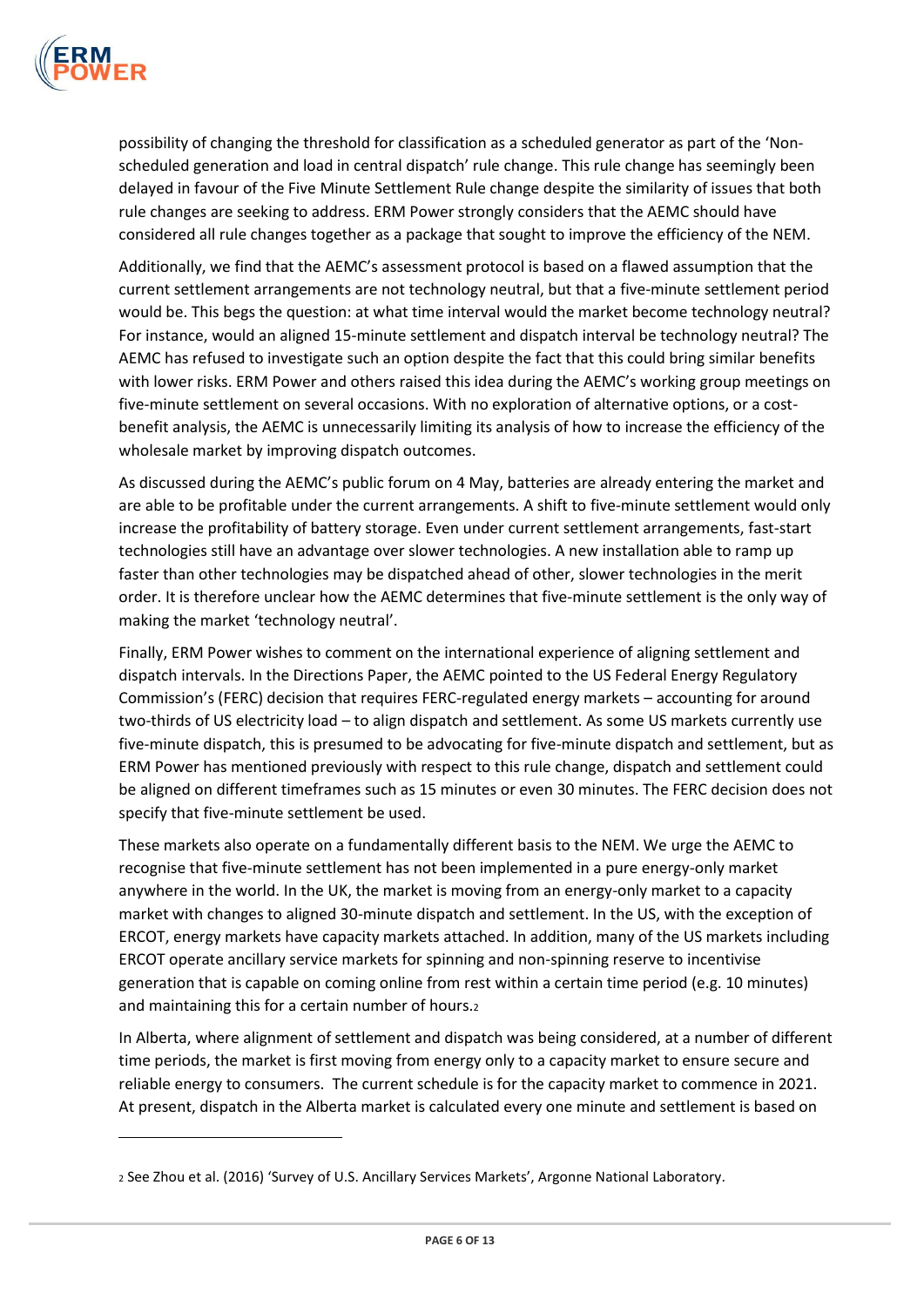

the time-weighted average of these prices over 60 minutes. The Market Price Cap in Alberta's energy only market is \$999.99, which results in a significantly lower risk profile to retailers than the NEM's \$14,000/MWh price cap.

Implementing a five-minute market in the energy-only NEM would therefore represent a live and possibly damaging experiment in energy market design.

### **Question 3 – Impact of an evolving market**

How does an aging generation fleet together with rapidly evolving digital technologies and the increasing role of intermittent generation affect the prospects of five minute settlement as compared with 30 minute settlement?

The NEM is currently in a state of transition with greater volumes of intermittent generation coming online, while older, predominantly coal-fired generation is exiting the market. The supply and demand balance is tight following the exit of Wallerawang (2014), Northern and Playford (2016) and Hazelwood (2017) power stations. More baseload power stations are projected to retire in the coming decade. If the AEMC were to implement the rule change using its preferred timeframe of a three-year transition, this would align closely with the planned exit of Liddell Power Station in New South Wales in 2022. The closure of Liddell is scheduled to occur regardless of the rule change and would likely further reduce the volume of swap contracts in the market, thereby further tightening the supply-demand balance in both the contract market and spot market. This is in addition to the risk of gas-fired generation exiting the market at the same time if it is incapable of dispatching to the market within five minutes.

The removal of relatively low-emissions gas-fired plant at this time would exacerbate any supply shortages, particularly during periods of extended high demand. While new fast-start technologies such as battery storage may be able to dispatch energy quickly, battery storage in particular is limited in terms of how long it can provide energy. Not all technologies are suitable for long periods of supply shortages.

This is yet another reason ERM Power believes that if the AEMC must be cautious in considering this rule change. While there may be theoretical benefits to the market in terms of more efficient dispatch, there are a range or risks facing the market in the next few years. Ensuring system security and reliability will be crucial over the short term as well as the long term.

## **Question 4 – Bidding behaviour**

What kinds of generator bidding behaviours would emerge under five minute settlement as compared with 30 minute settlement?

ERM Power has already explained the risks to system security arising due to of the unscheduled dispatch of battery storage into the NEM under five minute settlement. Without changes to the thresholds for scheduled generators, battery storage would only dispatch once prices are set for a five minute period, rather than bidding into the market to help set the price. Ultimately, the bidding behaviour of the wider market would be virtually irrelevant at times of high prices if large volumes of non-scheduled energy continued to dispatch into the market without signalling its intentions through bidding.

As flagged by Reposit Power at the AEMC's public forum in Sydney, battery storage is likely to be dispatched in order to arbitrage prices in the wholesale market—dispatching when prices are high and consuming or doing nothing when prices are low or negative. There is nothing wrong with such actions;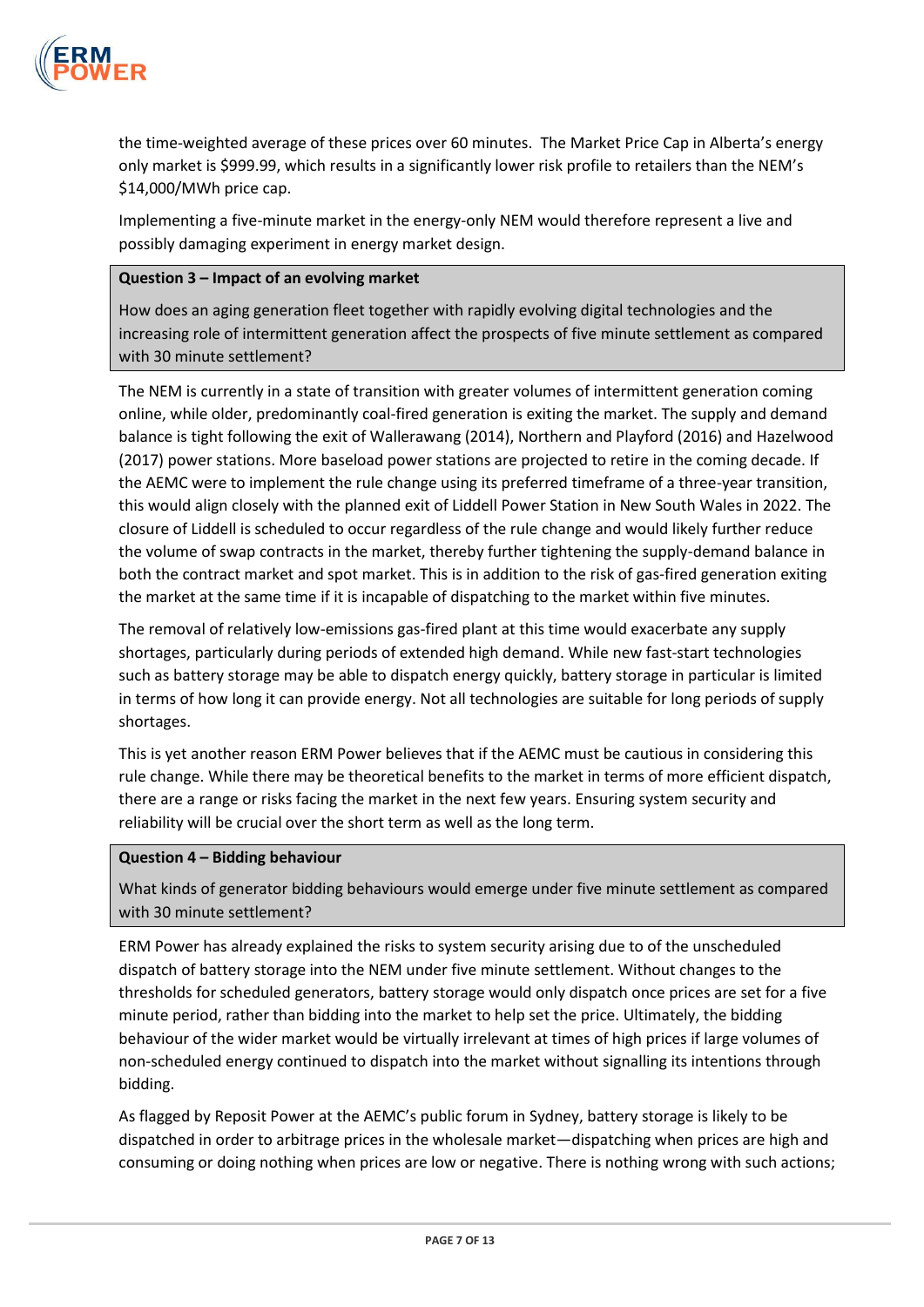

 $\overline{a}$ 

it makes perfect sense and would be a reasonable way to use batteries. A problem only arises if this behaviour is not visible to the market or market operator through bidding.

The AEMC is currently investigating a rule change process in parallel to the five-minute settlement rule change which may help to partially address these issues. The non-scheduled generation and load in central dispatch rule change, if made, will reduce the threshold for non-scheduled generation from 30 MW to 5 MW. Under the current rules, battery storage and other small generation is incentivised not to be scheduled and instead to decide when to dispatch into the market after prices are set for each five-minute interval. Aggregated battery (or other technology) systems must bid and dispatch into the market as a scheduled generator in order to ensure that AEMO is able to issue dispatch instructions efficiently.

We reiterate our view that in order to ensure a level playing field, the AEMC must make the nonscheduled generation in central dispatch rule change if it intends to make the five-minute settlement rule change.

### **Question 5 – Materiality of the problem**

- a) What other issues are likely to be material in considering the introduction of five minute settlement?
- b) Is there other data or data sources that can better inform the analysis of the materiality of the problem with 30 minute settlement or the move to five minute settlement?

One key issue that is likely to be material in the introduction of five-minute settlement, but which has not been discussed in detail by the AEMC is the impact of the rule change on demand response. Energy Edge's report for the AEMC found that only an estimated 10 per cent of the NEM's demand response portfolio is capable of responding within 5 minutes.<sup>3</sup> This would all but destroy the existing demand response in the NEM.

ERM Power operates one of the largest demand response programs in the NEM, which includes the remote dispatch of battery technology. One consequence of the shift to five-minute settlement would be to reduce the potential of demand response to contribute to reducing price spikes. Most demand response activities require more than five minutes to implement. This can be to ensure that systems and settings are ramped down safely and that a business is able to consider the impact on its business operations. The current half hour arrangements mean that businesses are able to extract the value of price spikes early in the trading interval by reducing demand after a price spike. In a five-minute market, most businesses will be unable to respond, reducing the value of demand response to retailers, who may use demand response as part of their risk management portfolio, and businesses who generally receive availability payments or reduced tariffs to provide the service.

Similarly, demand-response capable businesses generally require demand response actions to last for a longer period of time – five minute intervals are not possible. Businesses may need to operate on reduced loads for extended periods – up to several hours. While they could do this if high prices are expected, it would be a gamble in a five-minute market. If high prices did not eventuate, then they would likely have lost significant economic value through lower output without the benefit of not

<sup>3</sup> Energy Edge, '*Effect of 5 Minute Settlement on the Financial Market*'. March 2017, p49.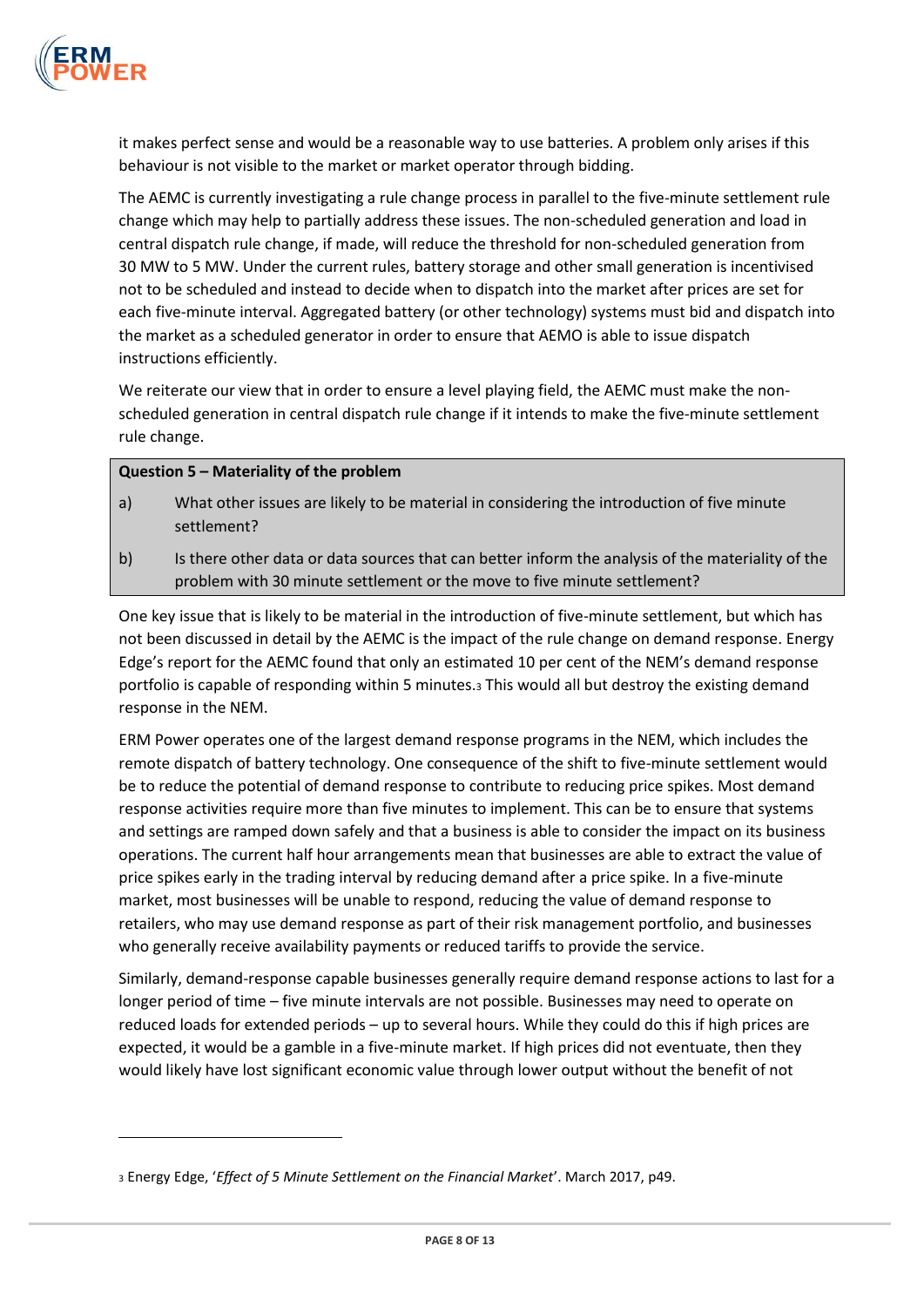

paying higher electricity prices. As noted in Energy Edge's report, the current five-minute pre-dispatch price is unreliable, producing many false positives and failing to project numerous price spikes.<sup>4</sup>

Consequently, changing to a five-minute settlement regime would not improve the ability for businesses to predict price spike events and would remove incentives to undertake demand response activities. ERM Power therefore considers that the AEMC must factor in the devastating effect of fiveminute settlement on demand response as part of its decision.

#### **Question 6 – Demand Side Optionality**

- a) How material are the issues identified around demand-side optionality? Are there any material issues or benefits that have not been identified?
- b) If demand-side optionality is adopted as a temporary measure, should the settlement residue be incorporated in intra-regional residue settlements? If not, how should it be treated?
- c) How might the contract market react if demand-side optionality is adopted on a temporary basis?

ERM Power agrees with the AEMC's direction that it would implement this rule change on an equal basis with both load and generation settled on a five-minute basis. It is neither efficient nor appropriate for the NEM to operate in a manner that allows participants to pick and choose the aspects of market design that best suit their interests.

Allowing for an asymmetrical settlement where load and generation are settled on different timeframes would lead to inefficiencies in the market by providing different incentives to the supply and demand side. This would almost certainly distort outcomes in the market.

However, as we will discuss later on in this submission, the AEMC's proposed two-stage approach to implementation where some load will remain settled on a 30-minute basis for two years following the adoption of this rule change will add risk and costs. ERM Power contends that all demand and load must be settled on a five-minute basis at the same time if this rule change is to go ahead.

#### **Question 8 – One-off contract negotiation costs**

a) To what extent would a transition period mitigate the one-off contract negotiation costs of a move to five minute settlement?

b) What length of time would be appropriate to enable contracts to either expire or be adapted to take into account the future implementation of five minute settlement?

As an active participant in the contract market, as a supplier of caps, a counterparty to PPAs and a purchaser of swaps, ERM Power is well-placed to comment on the costs of renegotiating these contracts. Not all contracts will need to be renegotiated, with most if not all ASX-traded contracts rolling off within the proposed three-year transition period. However, there will be some long-term contracts that will have to be reopened, as a change in settlement timing would potentially be classified as a disruption event. The figures provided by Russell Skelton in his presentation at the AEMC's five-minute settlement forum appear to be a reasonable estimate of the costs involved in renegotiating these contracts.

 $\overline{a}$ 

<sup>4</sup> Ibid. p54.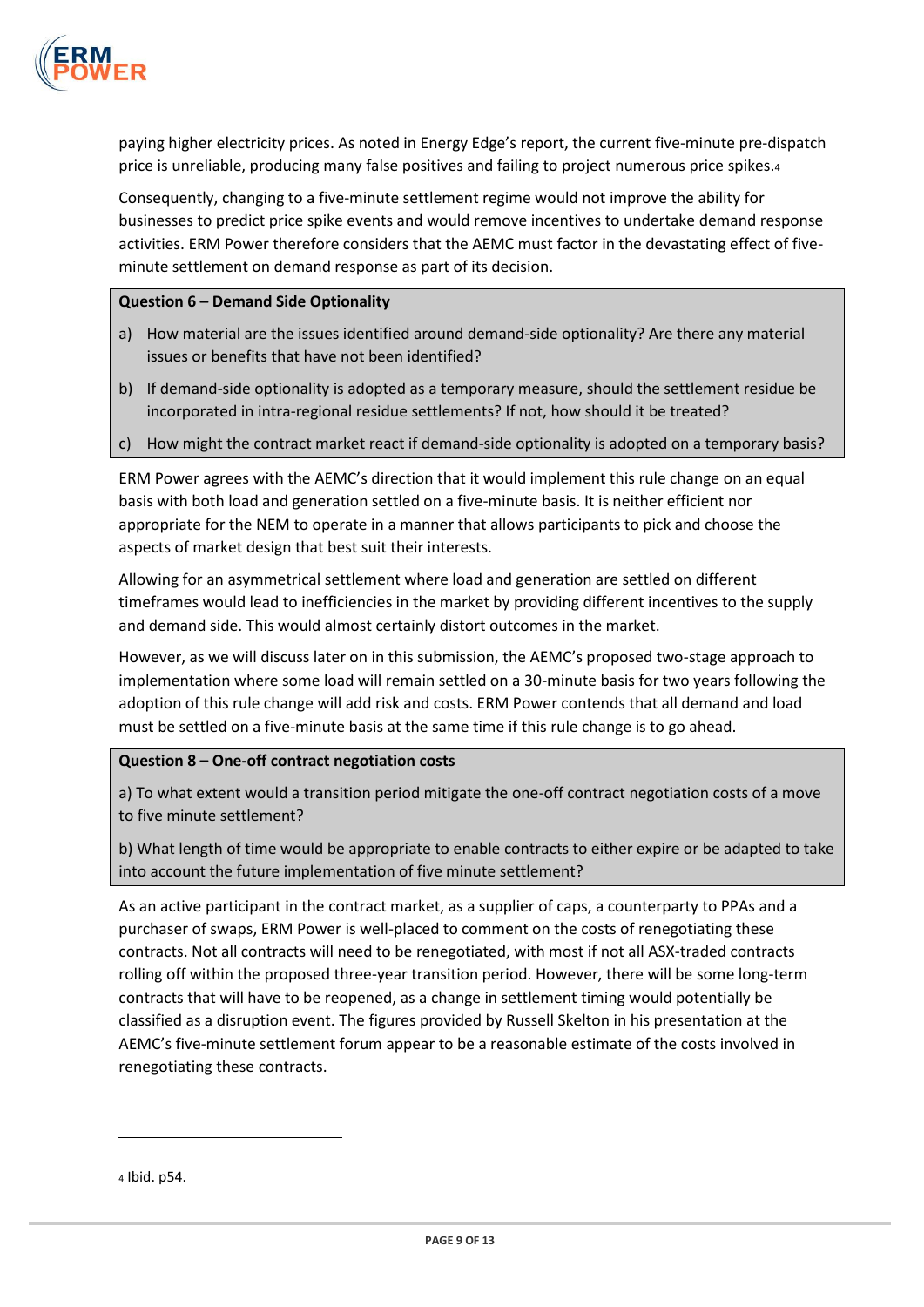

 $\overline{a}$ 

ERM Power reminds the AEMC that there are a substantial number of contracts between renewable energy generators producing Large-scale Generation Certificates (LGCs) and retailers. Many of these contracts will extend until 2030 when the Renewable Energy Target (RET) is scheduled to end. A shift to five-minute settlement before then would potentially mean reopening these contracts. Therefore, the longer the transition period, the lower the overall costs will be as some longer terms contracts start to end. . As will be discussed later, ERM Power has identified other costs that could be reduced through a longer transition period.

## **Question 9 – Effects of a reduction in cap contracts**

a) To what extent would contract market liquidity be affected by a move to five minute settlement, as distinct from other pressures on liquidity?

b) How would the contract markets adapt to a move to five minute settlement?

i) To what extent would new types of hedge cover emerge?

ii) To what extent would existing generators develop new operating strategies to underpin hedge contracts?

iii) To what extent would new generation plant be able to provide hedge contracts?

One of ERM Power's greatest concerns about the five-minute settlement rule change is how the change in settlement would affect contract markets. Contract markets are used by retailers and generators to manage the risks of volatility in the spot market. Generators, renewable energy in particular, also use long-term power purchase agreements (PPAs) to underpin the financial viability of their projects. These tend to be long-term contracts that can last for more than a decade. Changes to settlement arrangements would potentially be classified as a disruption event leading to many contracts needing to be renegotiated.

Energy Edge's report for the AEMC identifies that a shift to five-minute settlement would reduce the volume of cap contracts in the market. ERM Power agrees with this position and adds that the claimed 23 per cent reduction in cap volumes may be a conservative estimate. This is because of the changed economics under five minute settlement. Some gas-fired generators may decide that it is of greater economic benefit to sell their gas contracts rather than to continue to participate actively in the market.<sup>5</sup> This could further reduce the volumes of cap contracts in the market. Other generators may simply determine that selling cap contracts is too risky if they are unable to generate electricity within five minutes.

Furthermore, we consider that there is also a strong case that volumes of swap contracts would also decline under five-minute settlement. This is due to the added risks that arise for baseload generators in the event of a partial load rejection or generating unit trip. Under the present 30 minute settlement, if a generator reduces load or trips, it will rebid other units in order to cover as much of its swap contract volume as possible in that half hour period. Failure to do so would result in a significant financial loss as it has sold more swap contracts than it is generating. Under a five-minute market, these risks are increased. If a generator does trip, then it is impossible to rebid other on-line or off-line fast-start standby plant to meet its contracts within that five-minute period. A reasonable and likely risk mitigation strategy is therefore to reduce the volume of swap contracts it sells into the market.

<sup>5</sup> ERM analysis suggests that this may already be occurring in Queensland and South Australia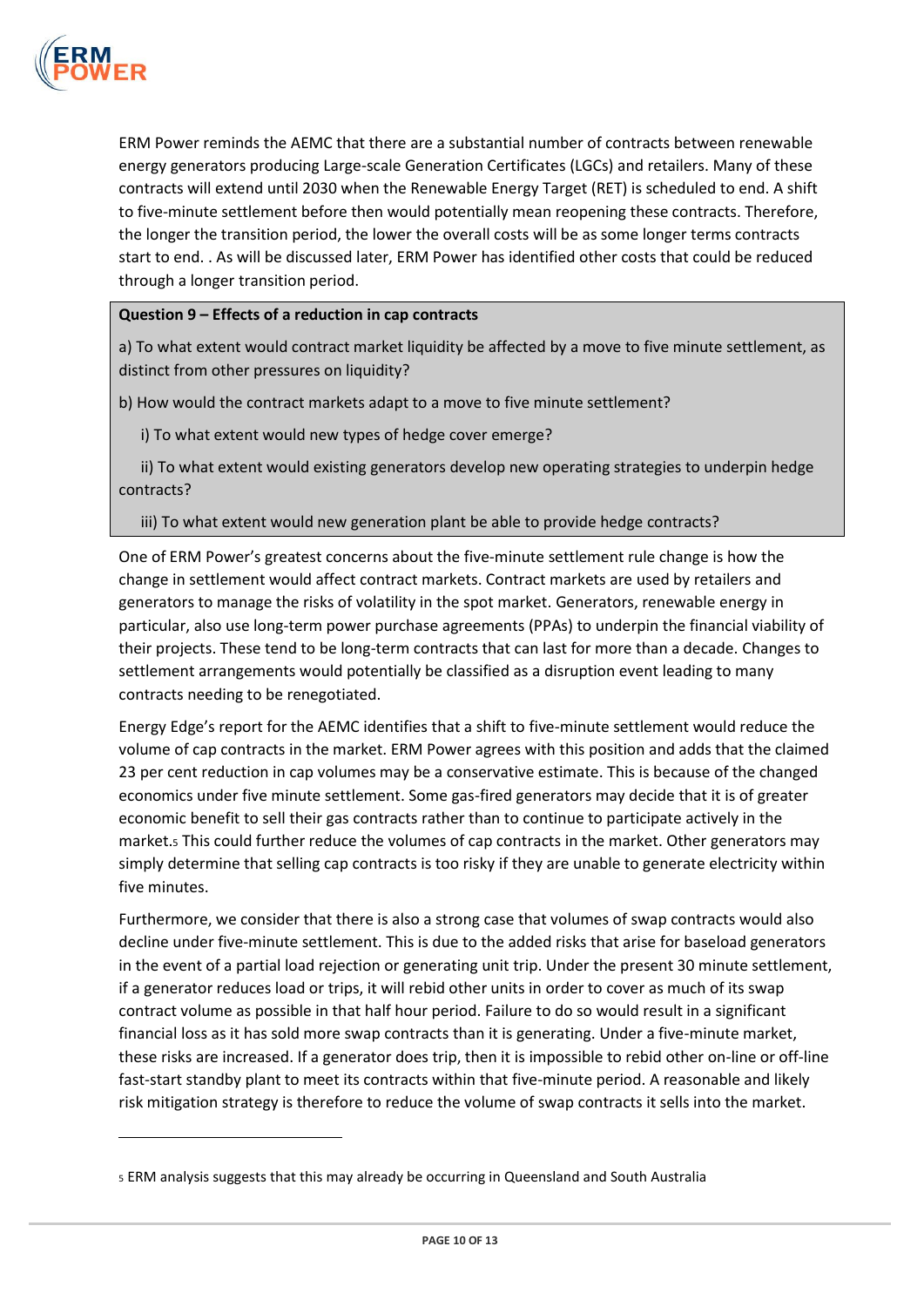

Due to the higher risk of volatility, retailers, particularly small retailers that are not vertically integrated, are likely to seek more swap and cap contracts in order to manage the risks of this volatility. Yet, with a reduction in the volume of cap and swap contracts available, the increased demand and reduced supply would be expected to result in higher hedging costs for retailers. These higher prices hedges will be passed through to consumers through higher retail prices. The other option for new entrants or second-tier retailers would be to reduce their contracting and take a greater exposure to the spot market. However, greater exposure to the spot market and its volatility also increases risks on electricity retailers and the system as a whole through the increased risk of default and subsequent Retailer of Last Resort events. This risk would need to be covered by higher prices for consumers making it more difficult for smaller retailers to compete against larger verticallyintegrated businesses.

Consequently, five-minute settlement, and the contracting risks described above, may act as a barrier to competition. Second tier retailers and new entrants who are not vertically integrated may find it difficult to compete against their larger, vertically integrated competitors. ERM Power believes that the AEMC must recognise the potential for this rule change to lead to declining competition in the retail market and that such an outcome would not be in the best interests of consumers. A strong, liquid contract market is essential to ensuring that retailers and generators are able to manage risks. At this stage, it is unclear that battery technology and other fast-start technologies will be able to supply sufficient volumes of contracts – both swaps and caps – into the secondary market. ERM Power recommends the AEMC wait until new sources of contracts are available to the market, before implementing this rule change.

## **Question 10 – IT System requirements**

- a) What are the costs, synergies and risks involved in upgrading IT systems to accommodate five minute settlement?
- b) What timeframes are required to upgrade IT systems?

ERM Power's experience as a retailer through our retail arm, ERM Business Energy, allows us to provide some indication of the scale of change and costs required in order to facilitate five-minute settlement.

ERM Power's IT systems, and likely those of all others in the NEM, are based around existing 30 minute settlement. Existing systems would therefore need to be updated in order to process and manage the increase in data streams and changing forecasting arrangements. We would also need to produce new contract terms, new pricing structures, update our online customer portals and develop new material for customers to explain these changes. This would be a costly, multi-year project. We are currently trying to quantify the costs and will provide the AEMC with more details on costs in advance of the release of the draft determination.

ERM Power has an additional concern about the AEMC's proposed two-stage transition of three years for large loads (Type 1-3 meters) and a further two years for smaller load (Type 4 and 5 meters). This two-stage transition would in fact add to the costs and complexity of adjusting systems to new settlement timing. We would need to build, test and implement one new IT system for five-minute settlement, while also adjusting our existing IT system to remove the load being settled on a five minute basis, while keeping load settled on a 30 minute basis. Other retailers and AEMO will likely face similar challenges. The AEMC's proposed approach would lead to higher costs and greater risks than if there were a single transition period.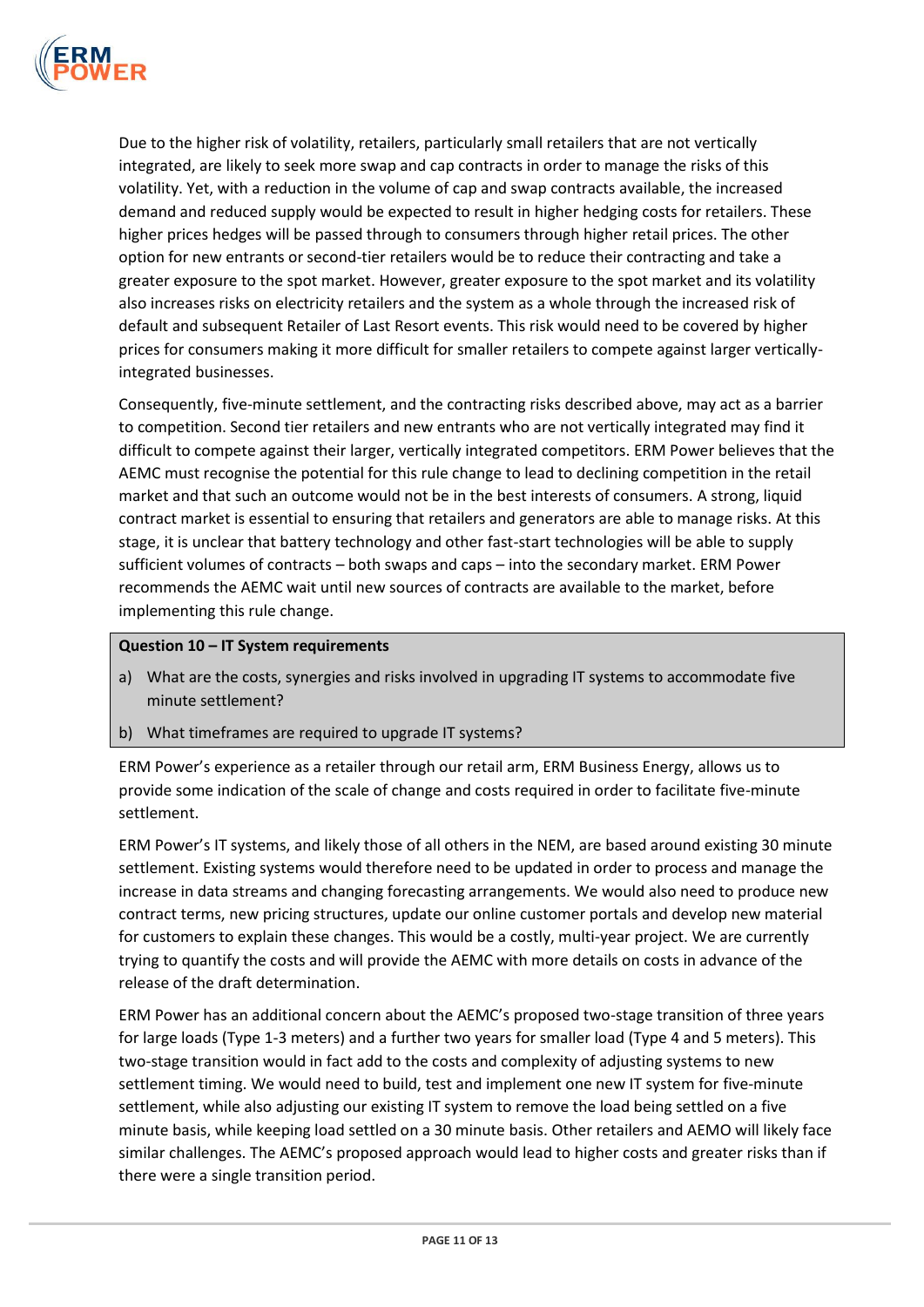

If this rule change is truly in the long-term interests of consumers, as the AEMC must believe it is to make the rule change, then a relatively small delay, which would help avoid some costs, should make little difference in how the benefits will arise over the long term. Based on the timing proposed by the AEMC, ERM Power considers that a single five-year period would lower the costs of upgrading IT systems.

The recent history of changes to retailers' billing systems shows that the transition to new billing systems can lead to problems. To the extent that this leads to erroneous bills or delays, this can undermine confidence in the retail market. Retailers are also in the process of implementing major changes to systems as part of Power of Choice reforms. Consequently, care must be taken that a major change like five minute settlement is not rushed through and that retailers are given adequate time to develop, test and implement new systems.

### **Question 11 – Costs and Transition**

a) Are there any further categories of costs that would be incurred if five minute settlement was adopted?

b) How suitable is the proposed two-stage transition period to implement five minute settlement? Do you consider there to be a more preferable approach to a transition period such as alternative timeframes?

c) What are the detailed benefits, costs and risks of the proposed two-stage transition to five minute settlement on:

i) existing contract arrangements?

ii) metering requirements?

iii) IT system requirements?

d) Are there any other practical aspects of implementing five minute settlement that should be considered?

As highlighted previously, ERM Power has identified costs relating to the renegotiation of existing contractual arrangements and changing IT systems to accommodate new settlement timing. These costs, which may not be precisely accurate, are at least possible to estimate with some degree of clarity.

What is less clear, and has not been analysed by the AEMC as part of this process, is how the possibility of more volatility in the spot market and a lower volume of products in contract markets will influence retail electricity prices. We have already discussed the prospect for this to arise in our response to Question 9. To restate this simply, a reduction in hedge products would lead to more exposure to the risk of volatility in the spot market and as such, higher returns will be required. Alternatively, the increased demand for hedge products, combined with the lower volume available would increase the cost of hedging.

These price increases could also make it more difficult for second tier retailers and new entrants to compete with the large, vertically-integrated gentailers. Consequently, this may reduce competition in the retail market which would likely lead to poor outcomes for consumers. All these costs are difficult to estimate. The possibility of these outcomes occurring should not be ignored by the AEMC.